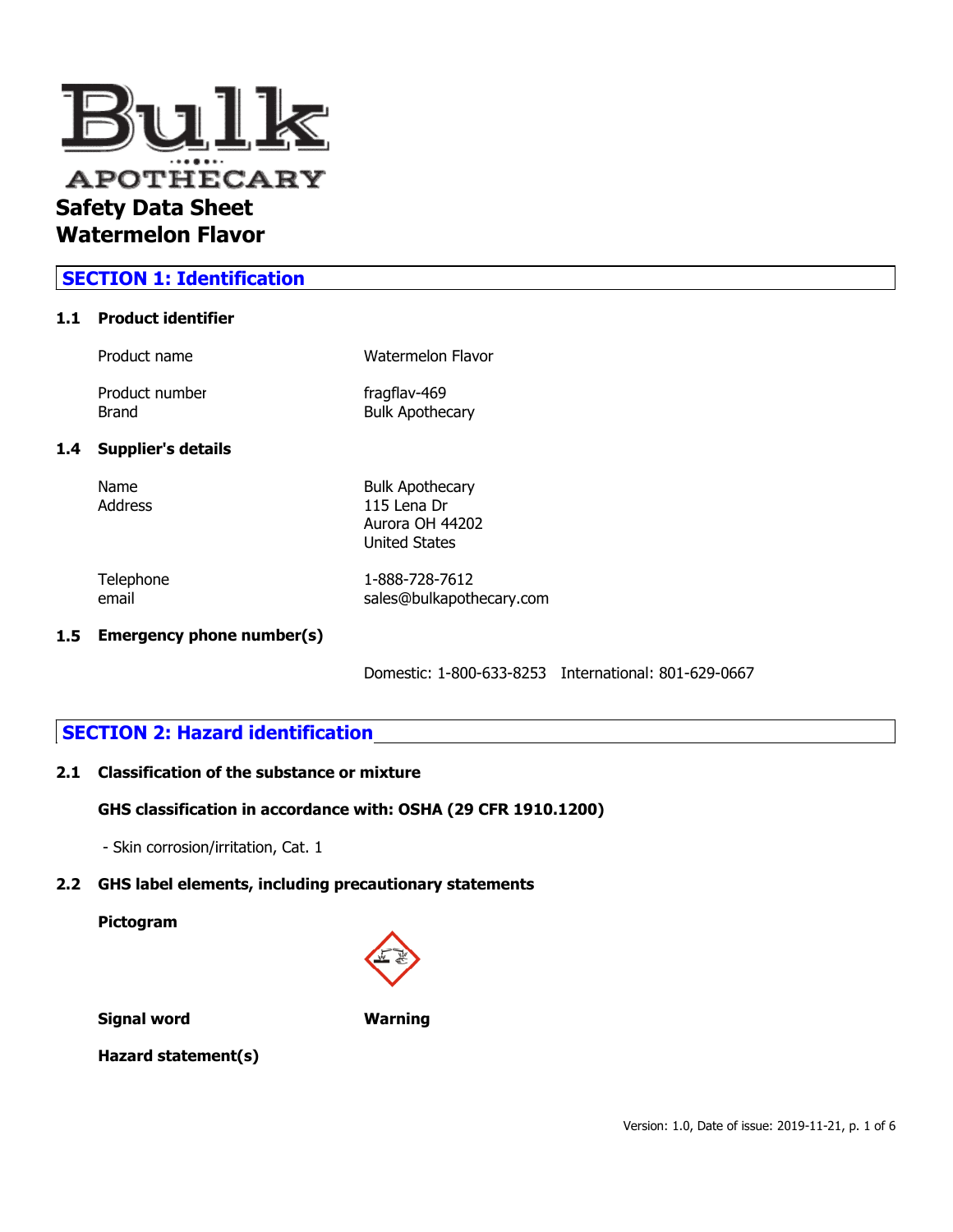| H314                       | Causes severe skin burns and eye damage                                                                                            |
|----------------------------|------------------------------------------------------------------------------------------------------------------------------------|
| Precautionary statement(s) |                                                                                                                                    |
| P <sub>260</sub>           | Do not breathe dust/fume/gas/mist/vapors/spray.                                                                                    |
| P <sub>264</sub>           | Wash  thoroughly after handling.                                                                                                   |
| P <sub>280</sub>           | Wear protective gloves/protective clothing/eye protection/face protection.                                                         |
| P301+P330+P331             | IF SWALLOWED: Rinse mouth. Do NOT induce vomiting.                                                                                 |
| P303+P361+P353             | IF ON SKIN (or hair): Take off immediately all contaminated clothing. Rinse<br>skin with water/shower.                             |
| P304+P340                  | IF INHALED: Remove person to fresh air and keep comfortable for breathing.                                                         |
| P305+P351+P338             | IF IN EYES: Rinse cautiously with water for several minutes. Remove<br>contact lenses if present and easy to do. Continue rinsing. |
| P310                       | Immediately call a POISON CENTER/doctor/                                                                                           |
| P321                       | Specific treatment (see  on this label).                                                                                           |
| P363                       | Wash contaminated clothing before reuse.                                                                                           |
| P405                       | Store locked up.                                                                                                                   |
| P501                       | Dispose of contents/container to                                                                                                   |

# **SECTION 3: Composition/information on ingredients**

### **3.2 Mixtures**

### **Hazardous components**

### **1. Lemon oil**

| Concentration | $1 - 5 \%$ (weight) |
|---------------|---------------------|
| CAS no.       | 8008-56-8           |

- Flammable liquids, Cat. 3
- Skin corrosion/irritation, Cat. 2
- Sensitization, skin, Cat. 1
- Aspiration hazard, Cat. 1
- Hazardous to the aquatic environment, short-term (acute), Cat. 2

### **2. VANILLIN**

| Concentration | 1 - 5 % (weight) |
|---------------|------------------|
| CAS no.       | 121-33-5         |

# **SECTION 4: First-aid measures**

# **4.1 Description of necessary first-aid measures**

| If inhaled              | Remove person to fresh air and keep comfortable for breathing.                                                                         |
|-------------------------|----------------------------------------------------------------------------------------------------------------------------------------|
| In case of skin contact | Wash skin with plenty of water. Take off contaminated clothing. If skin<br>irritation or rash occurs:<br>Get medical advice/attention. |
| In case of eye contact  | Rinse eyes with water as a precaution.                                                                                                 |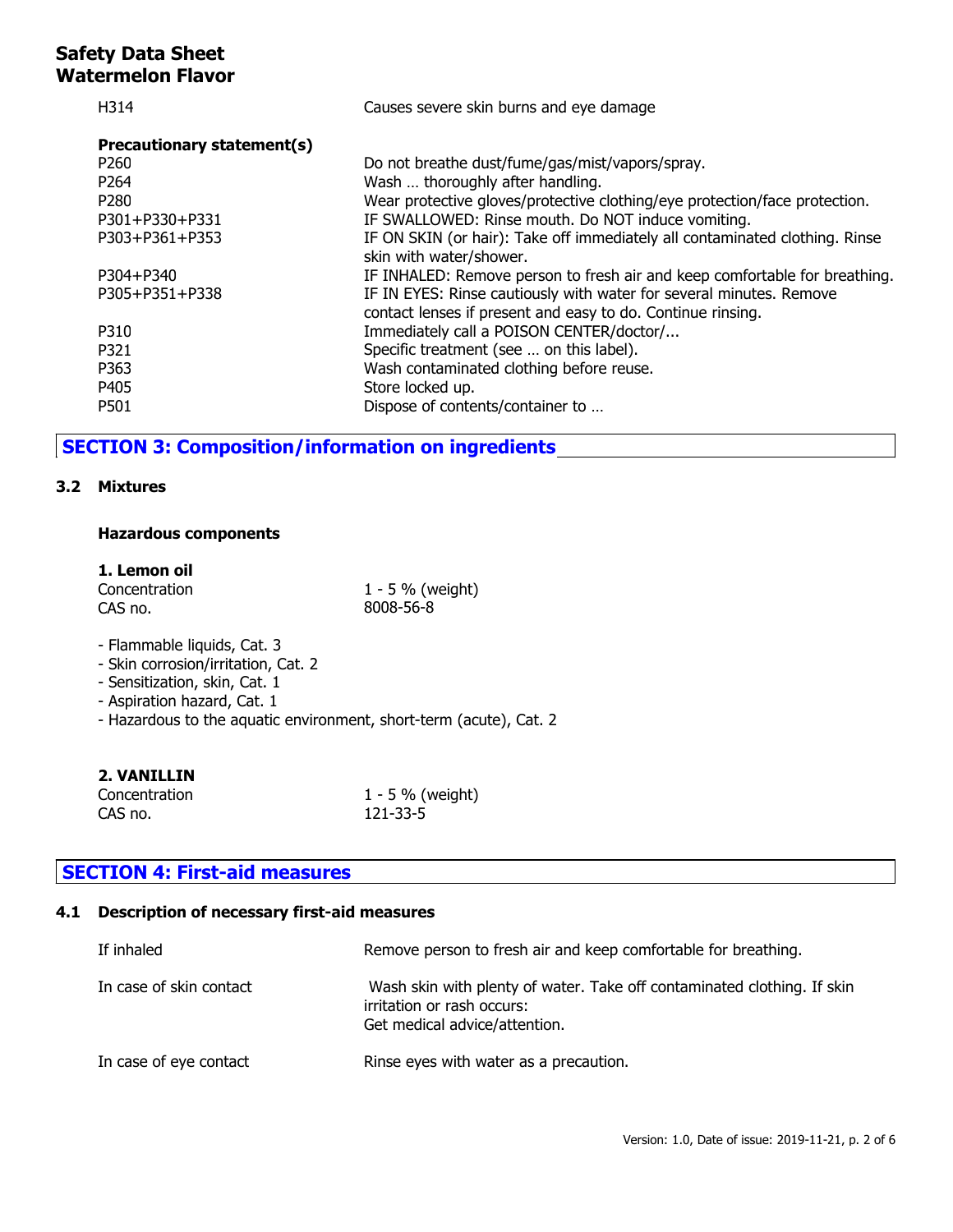If swallowed Call a poison center/doctor/physician if you feel unwell.

- **4.2 Most important symptoms/effects, acute and delayed** May cause an allergic skin reaction.
- **4.3 Indication of immediate medical attention and special treatment needed, if necessary** Treat symptomatically.

# **SECTION 5: Fire-fighting measures**

- **5.1 Suitable extinguishing media** Water spray. Dry powder. Foam. Carbon dioxide.
- **5.2 Specific hazards arising from the chemical** The product is non-reactive under normal conditions of use, storage and transport.
- **5.3 Special protective actions for fire-fighters** Do not attempt to take action without suitable protective equipment. Self-contained breathing apparatus. Complete protective clothing.

## **SECTION 6: Accidental release measures**

- **6.1 Personal precautions, protective equipment and emergency procedures** Ventilate spillage area. Avoid contact with skin and eyes. Avoid breathing dust/fume/gas/mist/vapors/spray.
- **6.2 Environmental precautions** Avoid release to the environment.
- **6.3 Methods and materials for containment and cleaning up** Take up liquid spill into absorbent material.

# **SECTION 7: Handling and storage**

- **7.1 Precautions for safe handling** Ensure good ventilation of the work station. Avoid contact with skin and eyes. Avoid breathing dust/fume/gas/mist/vapors/spray. Wear personal protective equipment.
- **7.2 Conditions for safe storage, including any incompatibilities** Store in a well-ventilated place. Keep cool.

# **SECTION 8: Exposure controls/personal protection**

### **8.1 Control parameters**

**1. Lemon oil (CAS: 8008-56-8)** REL-TWA (Inhalation): 10 mg/m3 (total) (NIOSH) REL-TWA (Inhalation): 5 mg/m3 (resp) (NIOSH)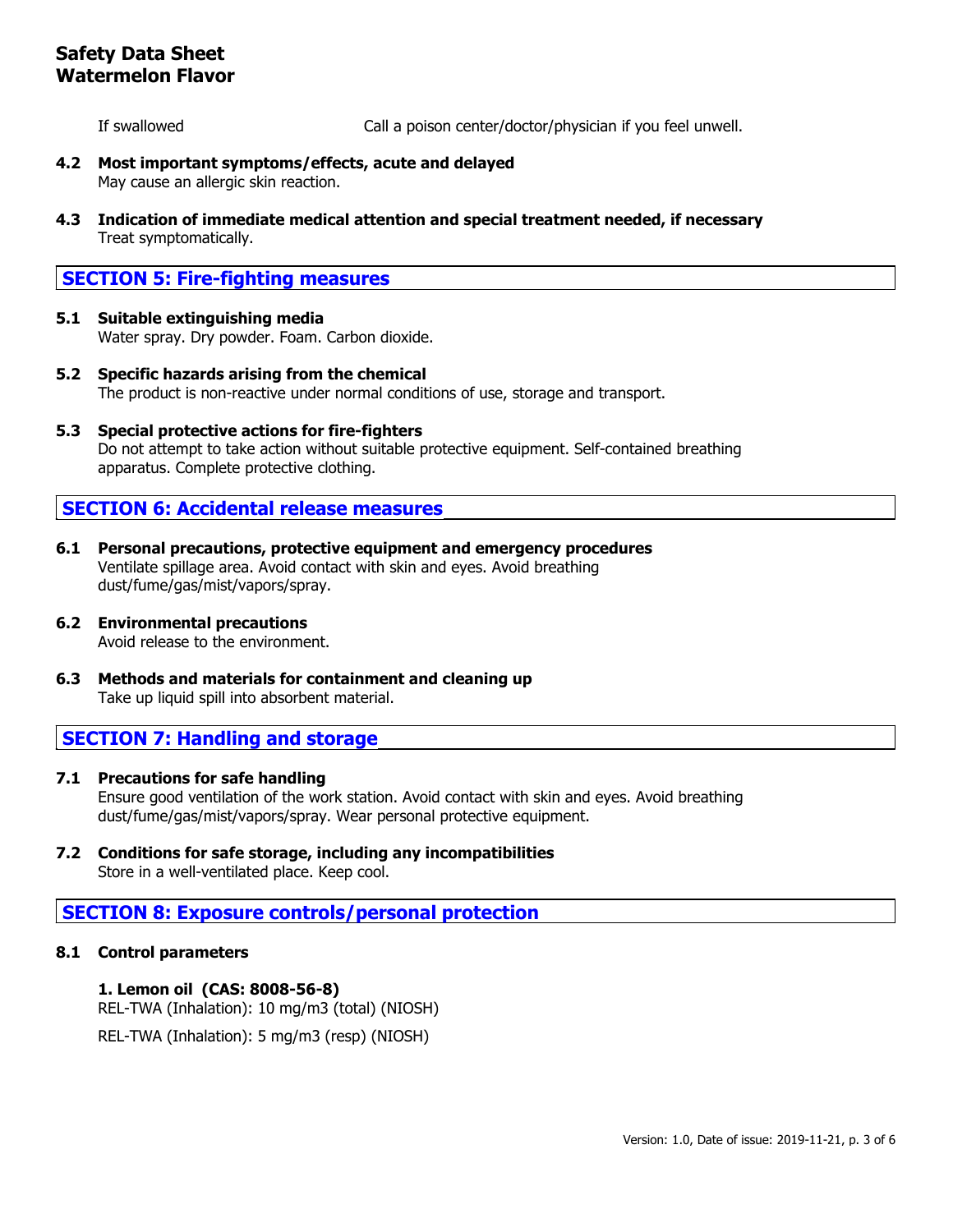# **8.2 Appropriate engineering controls**

Ensure good ventilation of the work station.

**8.3 Individual protection measures, such as personal protective equipment (PPE)**



**Eye/face protection** Safety glasses

**Skin protection** Protective gloves

**Body protection** Wear suitable protective clothing

### **Respiratory protection**

In case of insufficient ventilation, wear suitable respiratory equipment

## **SECTION 9: Physical and chemical properties**

### **Information on basic physical and chemical properties**

| Appearance/form (physical state, color, etc.)<br>Odor | Pale YellowYellow Liquid<br>Fruity, watermelon |
|-------------------------------------------------------|------------------------------------------------|
| Odor threshold                                        |                                                |
| pH                                                    |                                                |
| Melting point/freezing point                          |                                                |
| Initial boiling point and boiling range               |                                                |
| Flash point                                           | 99 °C                                          |
| Evaporation rate                                      |                                                |
| Flammability (solid, gas)                             |                                                |
| Upper/lower flammability limits                       |                                                |
| Vapor pressure                                        |                                                |
| Vapor density                                         |                                                |
| Relative density                                      | $0.9477(0.945 - 0.953)$                        |
| Solubility(ies)                                       | Insoluble.                                     |
| Partition coefficient: n-octanol/water                |                                                |
| Auto-ignition temperature                             |                                                |
| Decomposition temperature                             |                                                |
| <b>Viscosity</b>                                      |                                                |
| Explosive properties                                  |                                                |
| Oxidizing properties                                  |                                                |

## **SECTION 10: Stability and reactivity**

### **10.1 Reactivity**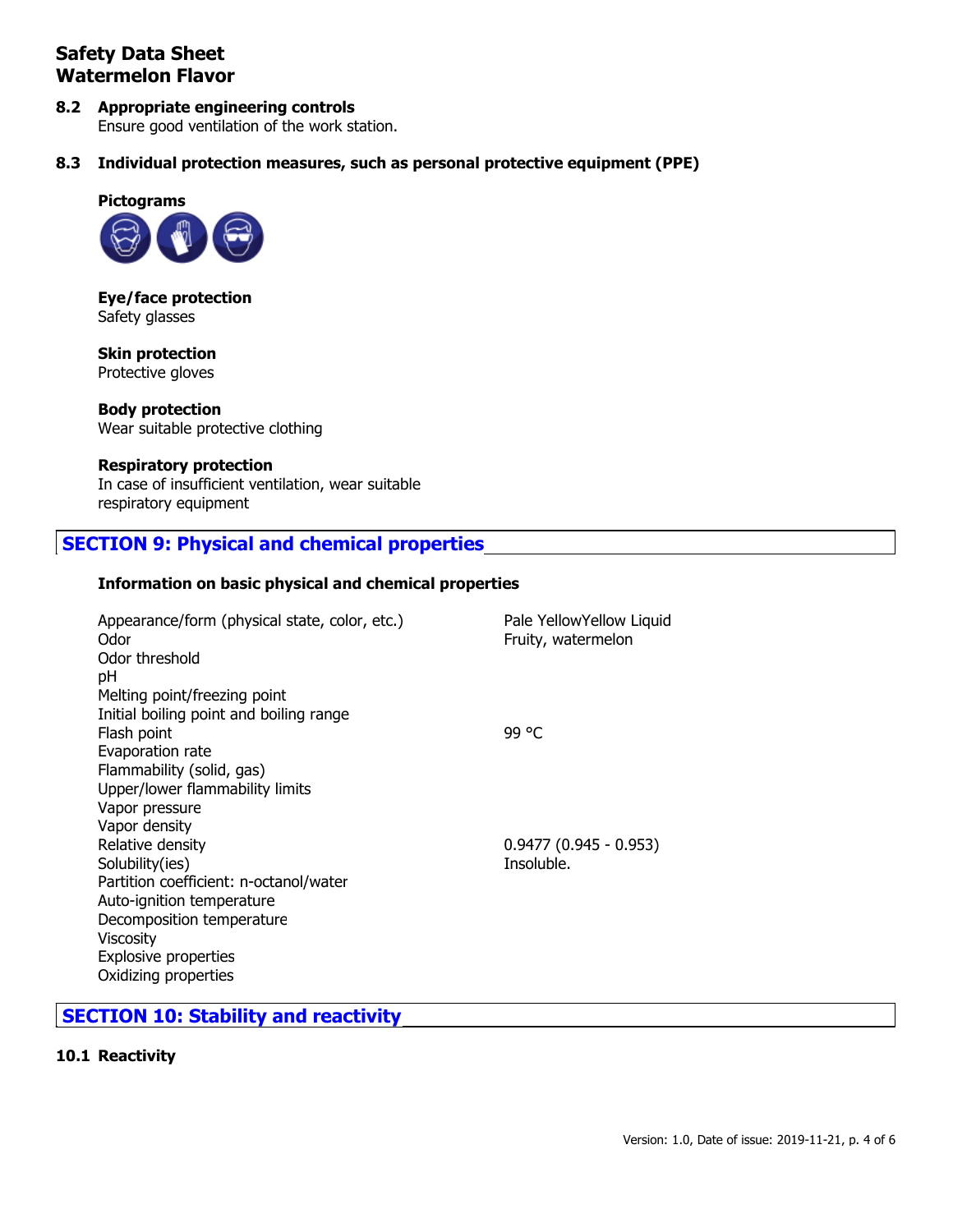The product is non-reactive under normal conditions of use, storage and transport.

### **10.2 Chemical stability**

Stable under normal conditions.

### **10.3 Possibility of hazardous reactions**

No dangerous reactions known under normal conditions of use.

#### **10.4 Conditions to avoid**

None under recommended storage and handling conditions (see section 7).

### **10.5 Incompatible materials**

Strong oxidizing agents

### **10.6 Hazardous decomposition products**

Under normal conditions of storage and use, hazardous decomposition products should not be produced.

### **SECTION 11: Toxicological information**

#### **Information on toxicological effects**

**Acute toxicity** Not classified

### **Skin corrosion/irritation**

May cause an allergic skin reaction.

### **SECTION 12: Ecological information**

#### **Toxicity**

The product is not considered harmful to aquatic organisms or to cause long-term adverse effects in the environment.

## **SECTION 13: Disposal considerations**

#### **Disposal of the product**

Dispose of contents/container in accordance with licensed collector's sorting instructions.

### **SECTION 14: Transport information**

**DOT (US)** Not dangerous goods

**IMDG** Not dangerous goods

**IATA** Not dangerous goods

### **SECTION 15: Regulatory information**